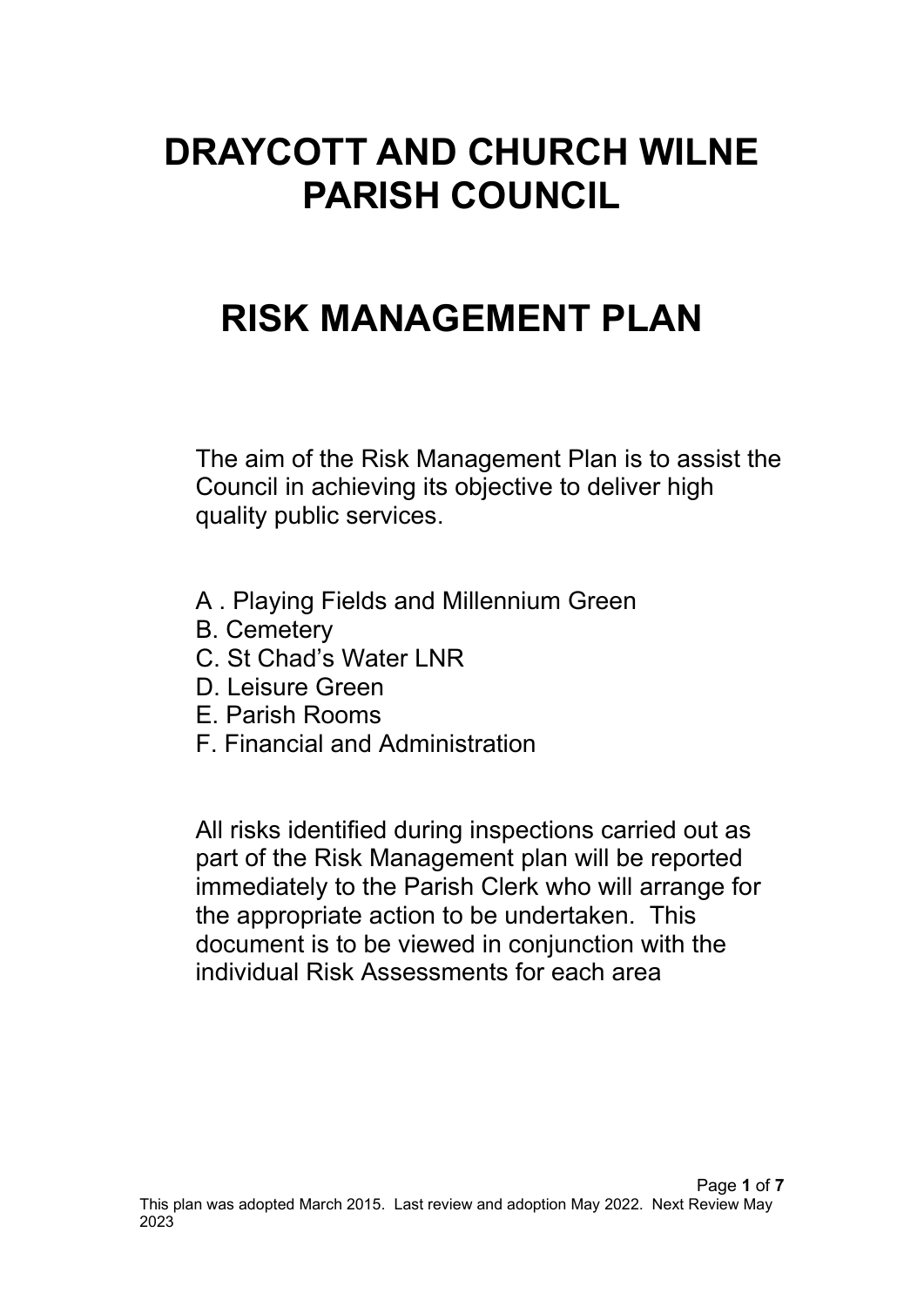# **A.Risk Management plan – Playing Fields and Millennium Green**

# **RISK/ACTION Person Responsible**

| Dog fouling<br>Weekly check to ensure dog excrement bins in<br>place and emptied regularly.                                                                                                                                                                                                                                                                             | <b>CONTRACTOR</b>                                                                                                                                                                               |
|-------------------------------------------------------------------------------------------------------------------------------------------------------------------------------------------------------------------------------------------------------------------------------------------------------------------------------------------------------------------------|-------------------------------------------------------------------------------------------------------------------------------------------------------------------------------------------------|
| <b>Broken Glass</b><br>Weekly check of all playing field<br>and Millennium Green areas                                                                                                                                                                                                                                                                                  | <b>CONTRACTOR</b>                                                                                                                                                                               |
| Fences, barriers and seats<br>Weekly check of all fencing, barriers and seats                                                                                                                                                                                                                                                                                           | <b>CONTRACTOR</b>                                                                                                                                                                               |
| Litter<br>Weekly check that refuse bins are emptied<br>Weekly check for hazardous and dangerous litter                                                                                                                                                                                                                                                                  | <b>CONTRACTOR</b>                                                                                                                                                                               |
| Pavilion<br>PAT testing of electrical equipment as required<br>Annual servicing of fire extinguishers<br>Monthly check of emergency & other lighting<br>Monthly visual check of building exterior<br>Ensure a First Aid Box is available<br>Weekly test of water*<br>Monthly test of water*<br>Annual check of stop valves*<br>Biannual re-assessment of risks - water* | <b>CONTRACTOR</b><br><b>CONTRACTOR</b><br><b>PARISH CLERK</b><br><b>PARISH CLERK</b><br><b>PARISH CLERK</b><br><b>CONTRACTOR</b><br><b>VOLUNTEER</b><br><b>PARISH CLERK</b><br><b>VOLUNTEER</b> |
| * for further details see DCS Hygiene risk assessment report                                                                                                                                                                                                                                                                                                            |                                                                                                                                                                                                 |

### Play equipment

Weekly inspection of play equipment, outdoor exercise equipment, teen shelter and goalposts CONTRACTOR Monthly inspection of play equipment, outdoor exercise Equipment, teen shelter and goalposts CONTRACTOR

### HAZARDOUS AND DANGEROUS LITTER

A 'sharps kit' or litter pickers must be used for picking up any hypodermic syringes. These should then be transferred to the sharps bin. The sharps bin must not be held by hand whilst being used to receive syringes. Sharps bin to be taken to the Parish Clerk at the Parish Rooms, who will arrange for collection and disposal by Erewash Borough Council.

CONTRACTOR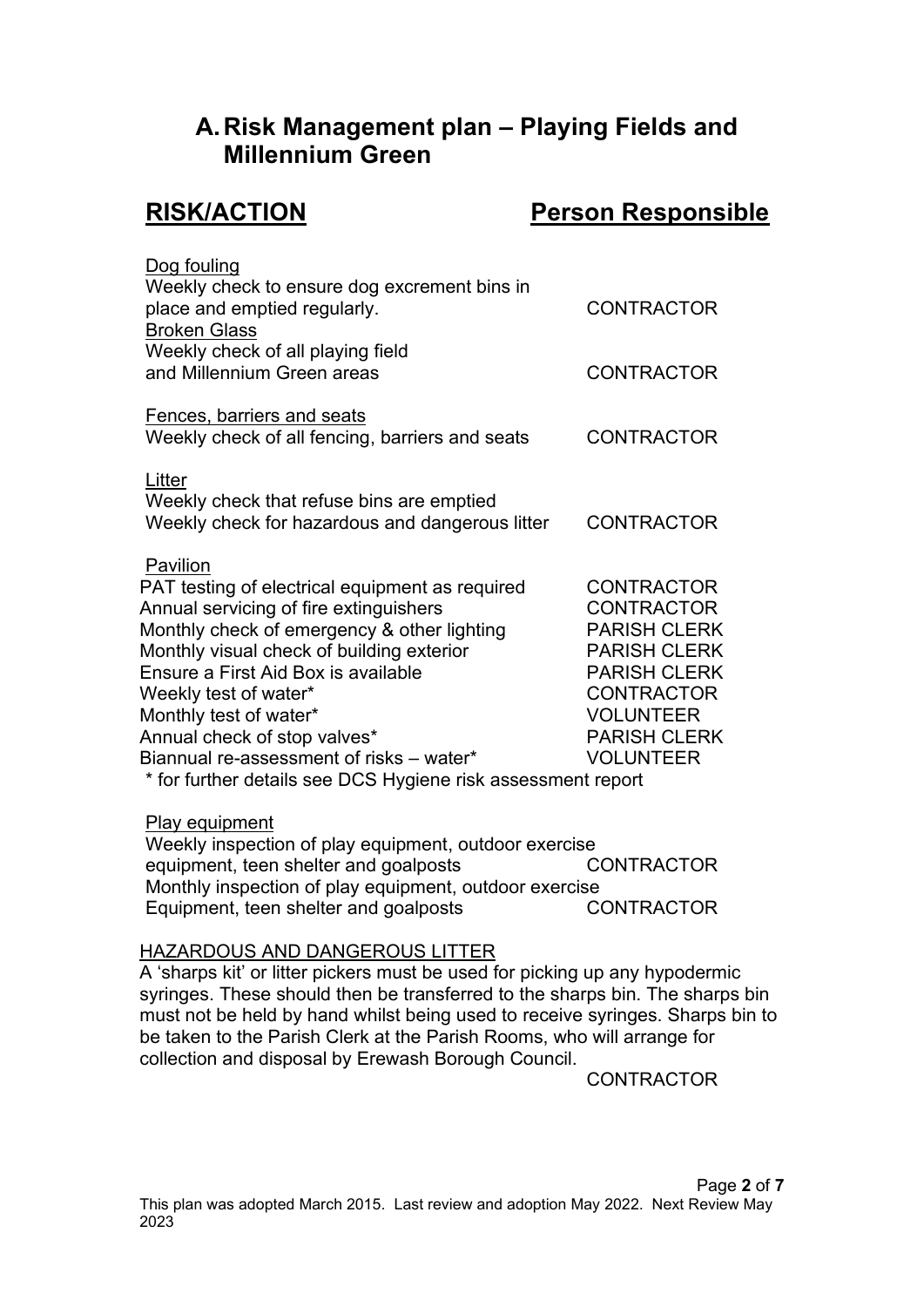# **B.Risk Management plan – Cemetery**

# **RISK/ACTION Person Responsible**

| Soil pit<br>Monthly check of status of debris                                                                   | <b>CONTRACTOR</b>                      |
|-----------------------------------------------------------------------------------------------------------------|----------------------------------------|
| Well<br>Monthly check of chain and padlocks<br>Weekly check that the well works and watering can<br>Is in place | <b>CONTRACTOR</b><br><b>CONTRACTOR</b> |
| <b>Trees</b><br>Weekly check of trees for broken branches                                                       | <b>CONTRACTOR</b>                      |
| Fences<br>Monthly check of boundary fences                                                                      | <b>CONTRACTOR</b>                      |
| Paths<br>Weekly check that the paths are clear of debris                                                        | <b>CONTRACTOR</b>                      |
| Noticeboard<br>Weekly check for damage                                                                          | <b>CONTRACTOR</b>                      |
| Ashes Plot signs<br>Weekly check that they are in place and secure                                              | <b>CONTRACTOR</b>                      |

### HAZARDOUS AND DANGEROUS LITTER

A 'sharps kit' or litter pickers must be used for picking up any hypodermic syringes. These should then be transferred to the sharps bin. The sharps bin must not be held by hand whilst being used to receive syringes. Sharps bin to be taken to the Parish Clerk at the Parish Rooms, who will arrange for collection and disposal by Erewash Borough Council.

CONTRACTOR

# **C.Risk Management plan – St Chad's Water LNR**

# **RISK/ACTION Person Responsible**

Overhanging Branches Monthly check St Chad's FC

Wooden Bridges

Page **3** of **7**

This plan was adopted March 2015. Last review and adoption May 2022. Next Review May 2023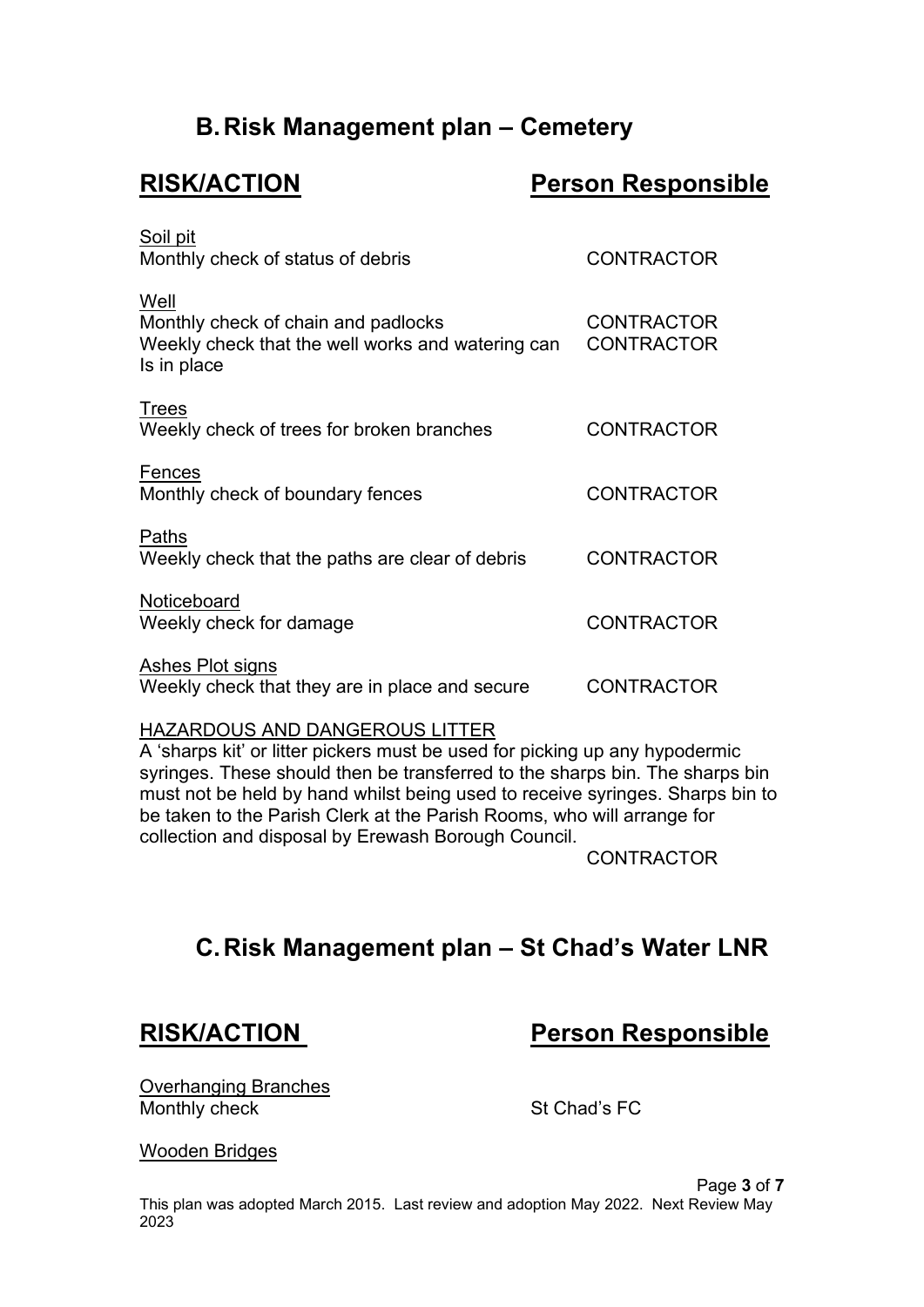| Weekly check for raised wire or rotting<br>Woodwork.                                    | St Chad's FC      |
|-----------------------------------------------------------------------------------------|-------------------|
| Signs<br>Weekly check that water safety signs are in<br>place and serviceable.          | St Chad's FC      |
| Seats / Picnic Tables<br>Weekly check of condition                                      | St Chad's FC      |
| Jetty<br>3 yearly inspection of decking and support<br>Structure. (next due April 2025) | <b>CONTRACTOR</b> |
| <b>Water Contamination</b><br>Weekly visual inspection for algae                        | St Chad's F C     |

### HAZARDOUS AND DANGEROUS LITTER

A 'sharps kit' or litter pickers must be used for picking up any hypodermic syringes. These should then be transferred to the sharps bin. The sharps bin must not be held by hand whilst being used to receive syringes. Sharps bin to be taken to the Parish Clerk at the Parish Rooms, who will arrange for collection and disposal by Erewash Borough Council.

**CONTRACTOR** 

# **D.Risk Management plan – Leisure Green**

## **RISK/ACTION Person Responsible**

| Dog Fouling<br>Weekly check to ensure dog excrement bins in |                   |
|-------------------------------------------------------------|-------------------|
| place and emptied regularly.                                | <b>CONTRACTOR</b> |
| <b>Broken Glass</b>                                         |                   |
| Weekly check of area                                        | <b>CONTRACTOR</b> |
| Fences                                                      |                   |
| Weekly check of all fencing (exc MUGA)                      | <b>CONTRACTOR</b> |
|                                                             |                   |
| Litter<br>Weekly check that refuse bins are emptied         |                   |
| Weekly check for hazardous and dangerous litter             | <b>CONTRACTOR</b> |
|                                                             |                   |
| Overhanging and fallen branches                             |                   |
| Weekly check                                                | <b>CONTRACTOR</b> |

Page **4** of **7**

This plan was adopted March 2015. Last review and adoption May 2022. Next Review May 2023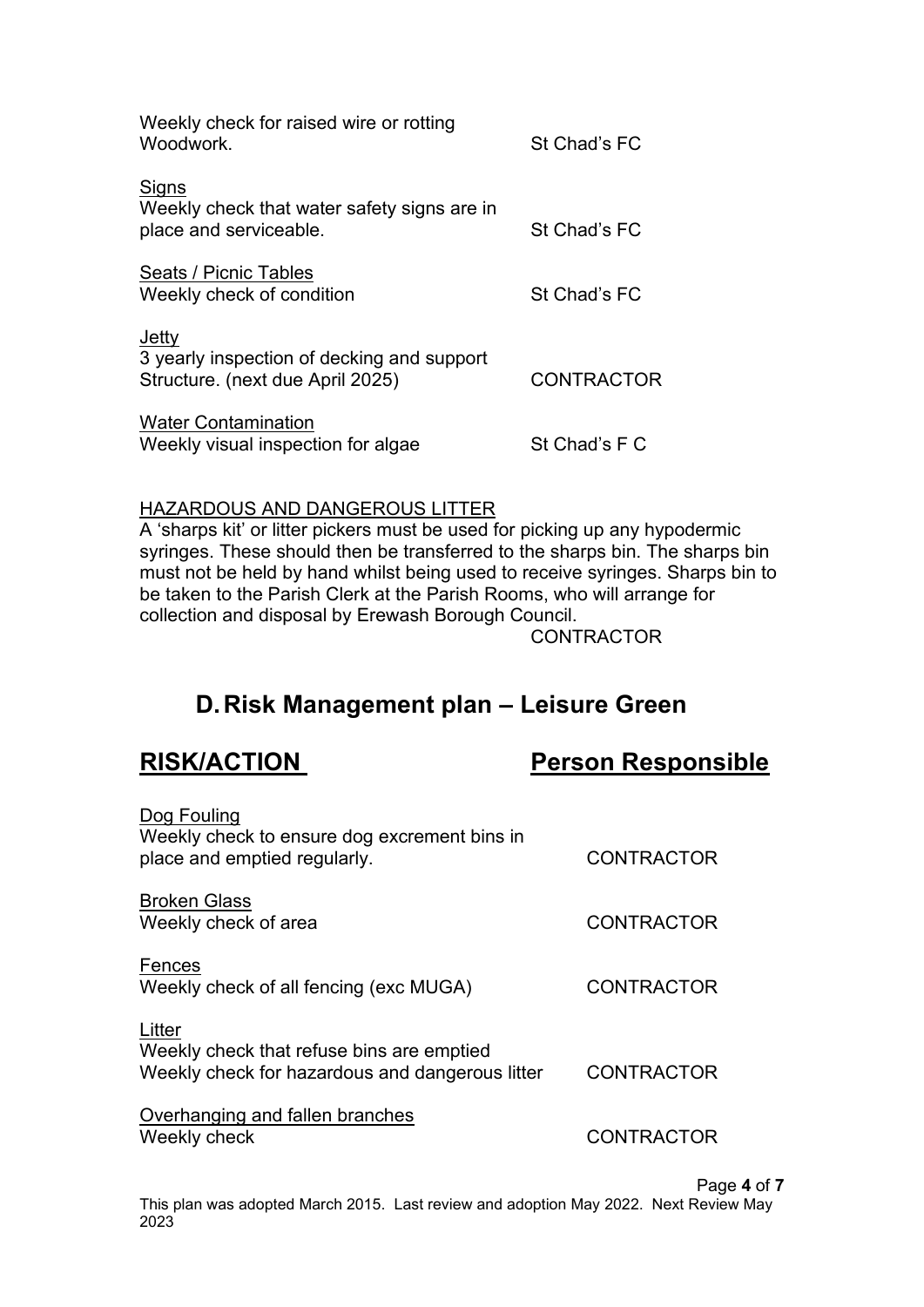#### Play equipment

Weekly inspection of play equipment, MUGA, teen shelter, Table Tennis Table and Chess Table and Chairs **CONTRACTOR** Monthly inspection of play equipment, MUGA, teen shelter, Table Tennis Table and Chess Table and Chairs Table **CONTRACTOR** 

#### CCTV Cameras and HD Drive

Weekly check that the CCTV Cameras are operational and that recordings can take place (website access) CLERK Monthly check that the equipment is present and working in the Scout Hall CLERK

### HAZARDOUS AND DANGEROUS LITTER

A 'sharps kit' or litter pickers must be used for picking up any hypodermic syringes. These should then be transferred to the sharps bin. The sharps bin must not be held by hand whilst being used to receive syringes. Sharps bin to be taken to the Parish Clerk at the Parish Rooms, who will arrange for collection and disposal by Erewash Borough Council.

**CONTRACTOR** 

Car Park Annual inspection of the usage and density of car parking.

CLERK / COUNCIL

# **E. Risk Management plan - Parish Rooms**

# **RISK/ACTION Person Responsible**

| <b>Clerks Security</b><br>Monitoring of security measures<br>at the Parish Rooms                                                                                                                                                                                                                                                                                                | <b>PARISH CLERK</b>                                                                                                                                                                                |
|---------------------------------------------------------------------------------------------------------------------------------------------------------------------------------------------------------------------------------------------------------------------------------------------------------------------------------------------------------------------------------|----------------------------------------------------------------------------------------------------------------------------------------------------------------------------------------------------|
| Fire Damage<br>All valuable/important documents and records<br>be stored in the fireproof drawers or safe.                                                                                                                                                                                                                                                                      | <b>PARISH CLERK</b>                                                                                                                                                                                |
| Security/Safety<br>Annual servicing of intruder alarm system<br>PAT testing of electrical equipment as required<br>Annual servicing of fire extinguishers<br>Monthly check of emergency & other lighting<br>Monthly visual check of building exterior<br>Ensure a First Aid Box is available<br>Weekly test of water*<br>Monthly test of water*<br>Annual check of stop valves* | <b>CONTRACTOR</b><br><b>CONTRACTOR</b><br><b>CONTRACTOR</b><br><b>PARISH CLERK</b><br><b>PARISH CLERK</b><br><b>PARISH CLERK</b><br><b>PARISH CLERK</b><br><b>VOLUNTEER</b><br><b>PARISH CLERK</b> |
| Biannual re-assessment of risks - water*                                                                                                                                                                                                                                                                                                                                        | <b>VOLUNTEER</b>                                                                                                                                                                                   |

Page **5** of **7**

This plan was adopted March 2015. Last review and adoption May 2022. Next Review May 2023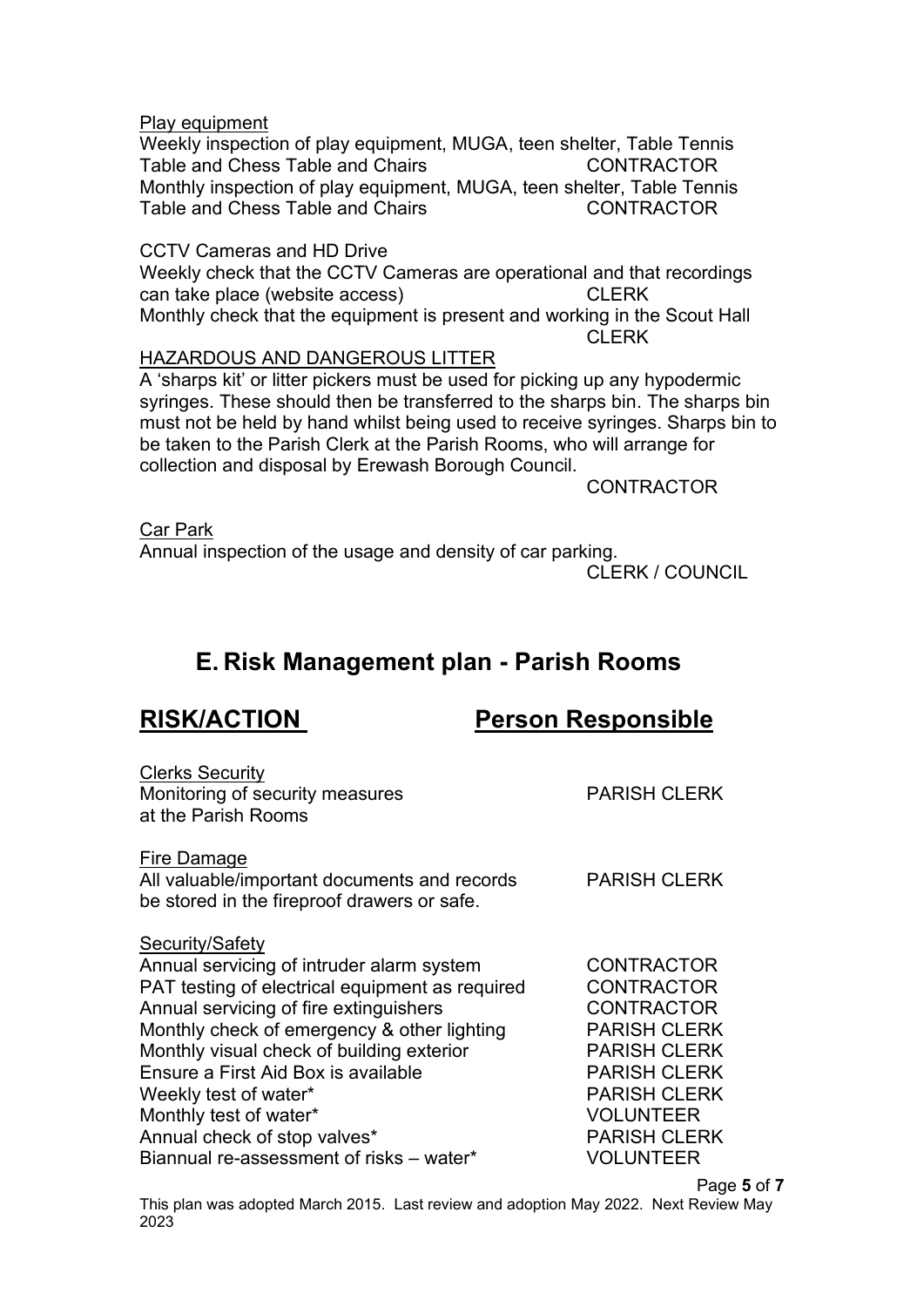\* for further details see GB Water Ltd Risk Assessment Report who is a volunteer and works free of charge for the Council

# **F. Risk Management plan – Financial and Administration**

# **Risk Action**

| Asset review           | Review by Council in May and when<br>Insurance policy renewed in September                                                                                                                                                                                                                                                                                  |
|------------------------|-------------------------------------------------------------------------------------------------------------------------------------------------------------------------------------------------------------------------------------------------------------------------------------------------------------------------------------------------------------|
| <b>Budget</b>          | <b>Monthly Review by Council</b>                                                                                                                                                                                                                                                                                                                            |
| <b>Code of Conduct</b> | Adoption by Council of;<br><b>Financial Regulations</b><br><b>Standing Orders</b><br><b>Data Protection</b><br><b>Equal Opportunities</b><br>Freedom of Information<br>Complaints procedure<br>Register of Interests completed<br>and updated<br>Declaration of interests minuted                                                                           |
| Expenditure            | All payments are approved<br>by Council<br>All cheques signed by 2 Cllrs plus Clerk<br>Online payments set up by the clerk, invoice<br>authorised by 2 councillors and 1 councillor<br>approves the online payment<br><b>Expenditure levels for tenders</b><br>etc included in Standing Orders / Financial<br>Regulations<br>No cash payments or petty cash |
| Income                 | All income banked regularly<br>and intact                                                                                                                                                                                                                                                                                                                   |
| <b>Banking</b>         | Reconciliation carried out monthly<br>and presented to Cllrs.<br>Full bank statements to cash book<br>reconciled quarterly with a councillor.<br>Banking arrangements reviewed<br>annually                                                                                                                                                                  |

Page **6** of **7** This plan was adopted March 2015. Last review and adoption May 2022. Next Review May 2023